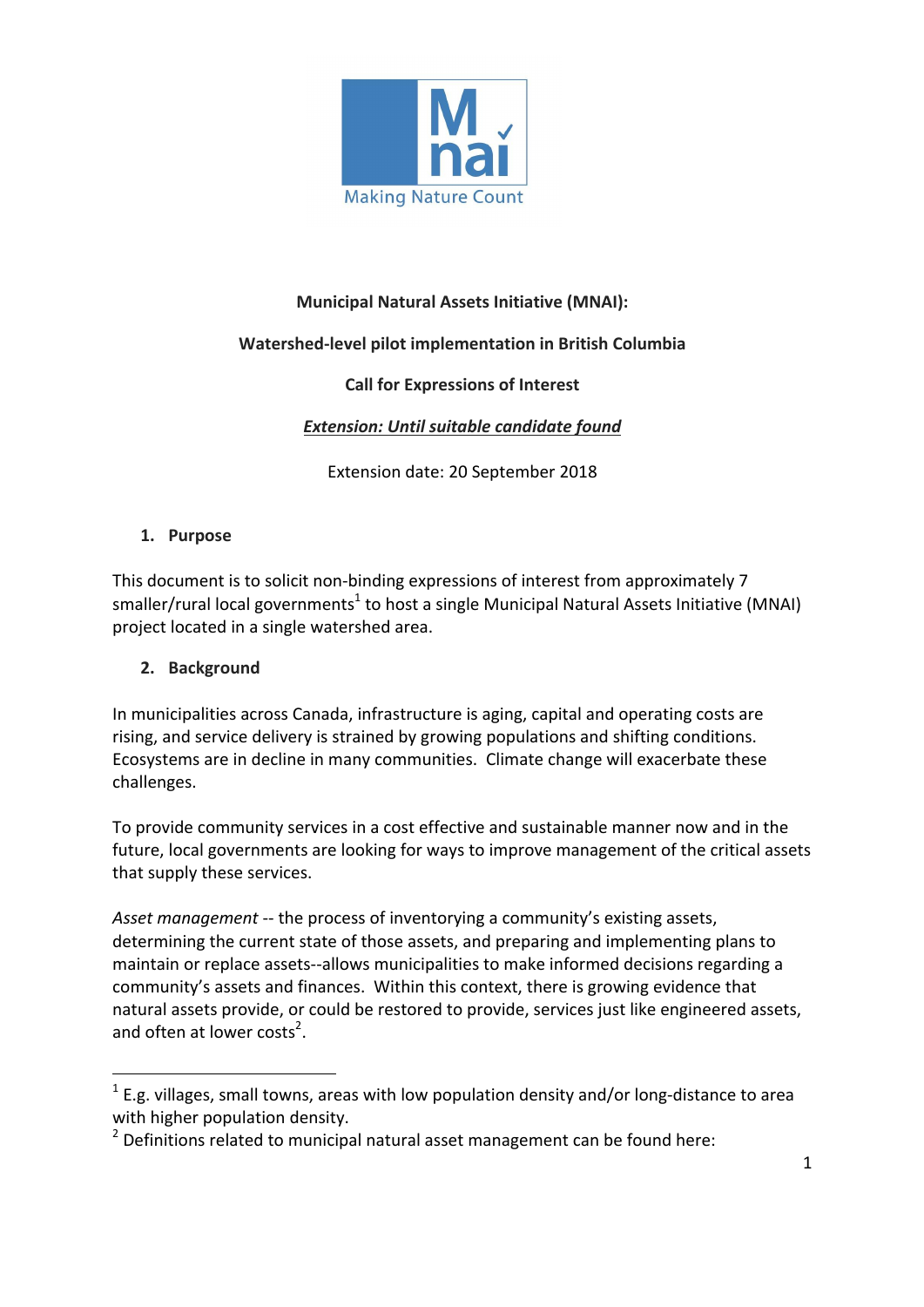

However, most local governments lack policies and methods to measure the services provided by natural assets or the risks to services if the natural assets become degraded. In most communities, natural assets have not been considered on equal footing with engineered assets or included in asset management plans, limiting the possibility that their maintenance and rehabilitation is accounted for in municipal operating budgets and longterm financial plans.

MNAI offers a methodology and support for local governments to integrate natural assets into core asset management and financial processes using the same systems as for engineered assets. The methodology and support on based on traditional asset management systems (see Figure 1). The result is that natural assets are understood, managed and valued by local government in terms of the services that they provide (e.g. localized or downstream flood management). This, in turn, helps local governments manage risk by better understanding and accounting for services from natural assets and deliver services reliably and cost-effectively.



 

**Figure 1. Municipal natural** asset management is based **on standard asset processes**  with which Canadian local **governments are increasingly familiar and** required to adopt.

**Source: Asset Management BC**

The Town of Gibsons, B.C. was the pioneer of municipal natural asset management. Since 2016, MNAI has:

http://mnai.ca/media/2018/02/finaldesignedsept18mnai.pdf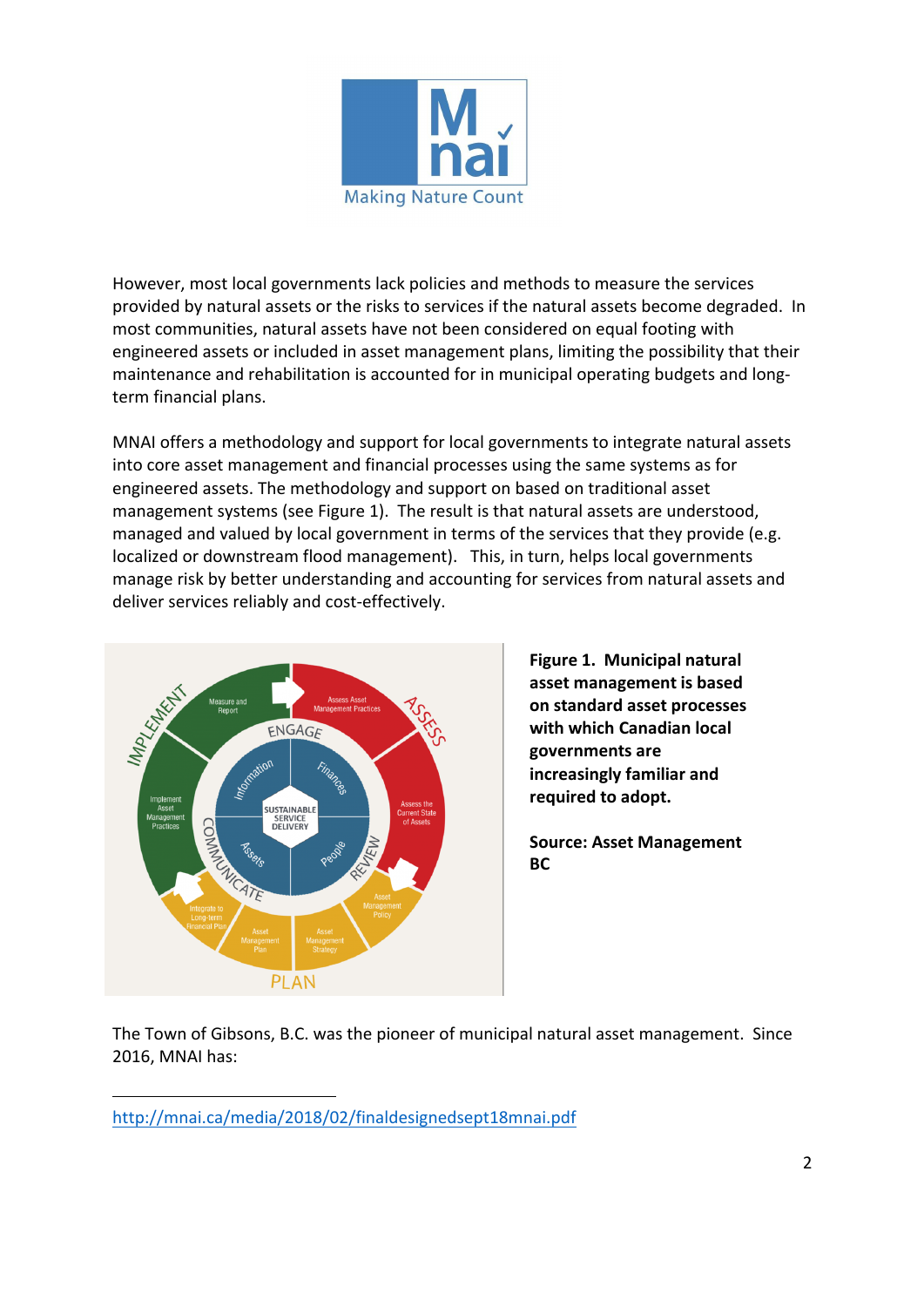

- Completed a first national cohort of projects in the City of Nanaimo, City of Grand Forks, District of West Vancouver, Region of Peel and Town of Oakville to refine, replicate and scale-up the original Gibsons' approach.
- Initiated a second national cohort in the City of Courtenay, BC; City of Oshawa, ON; District of Sparwood, BC; Southeast Regional Service Commission, NB; and, Western Valley Regional Service Commission, NB.
- Secured funding to expand the methodology beyond stormwater management to coast zone issues.
- Secured funding to enable watershed-level implementation in BC and in Ontario's Greenbelt.

# **3.** Context for watershed scale implementation of project

MNAI is now offering a watershed-level program focussed on the needs and capacities of smaller / rural local governments, in a single geographic region. This will be delivered first in BC with funding from Natural Resources Canada and the Province of British Columbia. MNAI is now requesting expressions of interest in this regard.

Table 1 describes main differences between the national cohort and watershed-level approaches.

| Table 1: National Cohort Approach versus Watershed Approach |                                               |
|-------------------------------------------------------------|-----------------------------------------------|
| <b>National cohort approach</b>                             | Watershed approach (this project)             |
| Participants located across country                         | Participants located in close proximity, in a |
|                                                             | single watershed (or                          |
|                                                             | connected/neighboring subwatersheds)          |
| Participants of all sizes                                   | Participants are smaller/rural local          |
|                                                             | governments                                   |
| One or more natural assets per community                    | Prioritised natural assets within single      |
| in each of 5 communities across Canada                      | watershed                                     |
| Participants collaborate mainly via webinar                 | Collaboration in context of a single          |
| to share lessons                                            | watershed is inherent part of project and is  |
|                                                             | facilitated through 3 on-site workshops       |
| Single launch workshop followed by                          | Three on-site workshops with less help desk   |
| extensive help desk support & webinars                      | support and greater use of self-study with    |
|                                                             | MNAI-developed templates                      |
| Participants paid \$30,000 for municipalities               | Training workshops and help desk support      |
| of less than 50,000 people; \$35,000 for                    | entirely funded by NRCan and Province of      |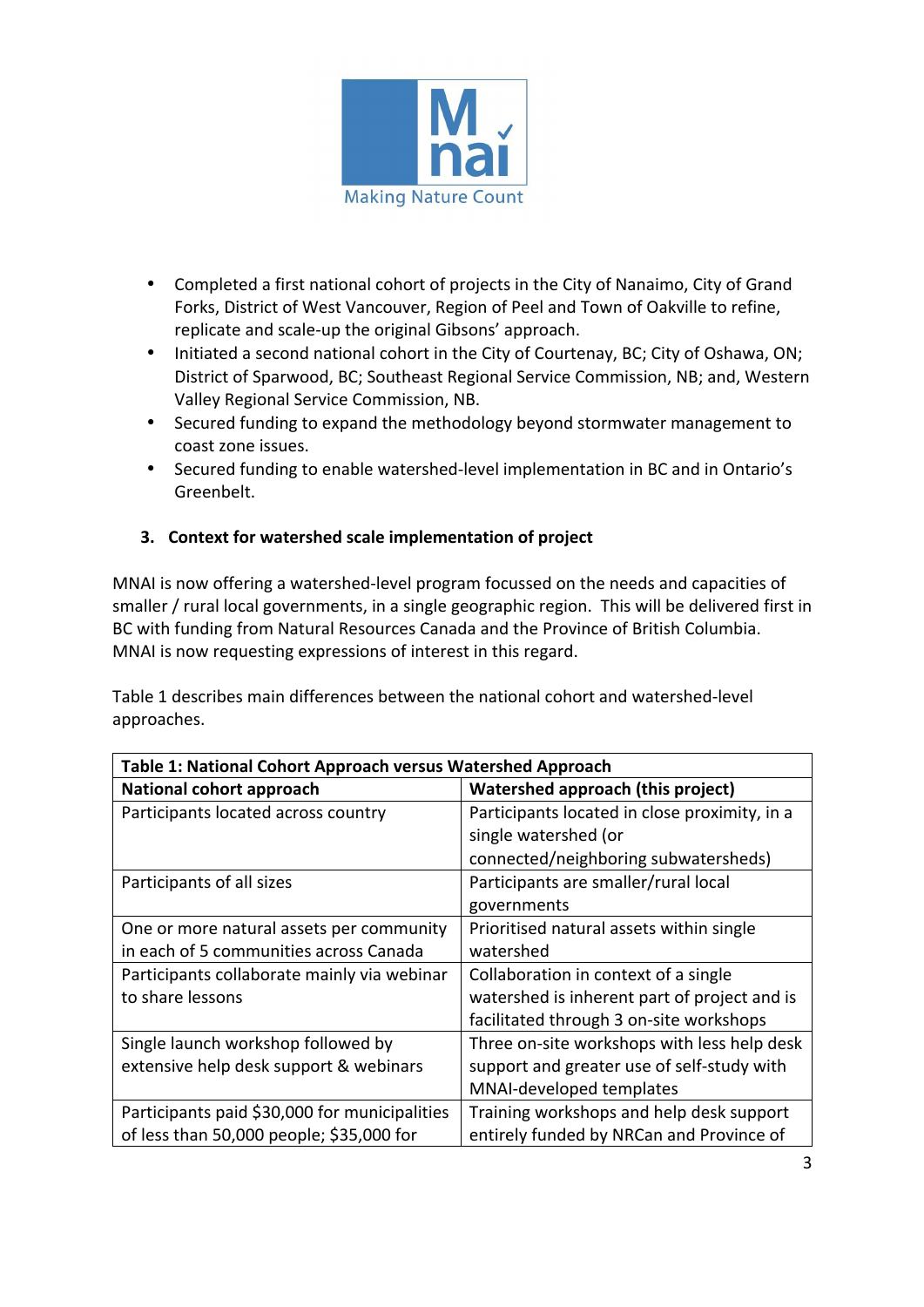

| municipalities of between 50,000-100,000<br>people and \$40,000 for municipalities over<br>100,000 people.   | BC (additional fee information below)                                                                                                                                       |
|--------------------------------------------------------------------------------------------------------------|-----------------------------------------------------------------------------------------------------------------------------------------------------------------------------|
| Participants are expected to have already<br>made substantial progress in asset<br>management.               | Basic asset management is integrated as<br>part of the curriculum, using as a<br>foundation Asset Management BC and FCM<br>approaches.                                      |
| Local government participants do all their<br>own modelling / scenario development<br>with support from MNAI | MNAI does all the modelling for prioritised<br>natural assets in the watershed. These<br>activities are additional to the project<br>supported by NRCAN and Province of BC. |

#### **4.** Project objective and components

The project objective is to ensure that, at the end of the project period, participating local governments have started to change decision-making so that natural assets are properly accounted for and managed.

With the help of MNAI, participants will:

- $\bullet$  Identify: (a) the natural assets of interest (e.g. a wetland); (b) the ecosystem functions of the identified asset(s) (e.g. a wetland may store water) and (c) the municipal services derived from the ecosystem function (e.g. a wetland's water storage function may reduce local or downstream flooding, or have potential to do so);
- Determine different scenarios to model for example, finding out what will happen to natural asset in climate change scenarios, with land use intensification, or different environmental management practices:
- Determine beneficiaries of the services provided by the natural asset;
- Determine the economic value of the municipal functions provided by the natural asset; specifically, what it would cost the local government to provide the same service by an engineered means; and,
- Develop a costed operations and maintenance plan to maintain the identified natural asset(s).

The focus of this project is on stormwater management related services; this will expand for future project rounds.

To achieve this efficiently at a watershed scale with smaller/rural local governments the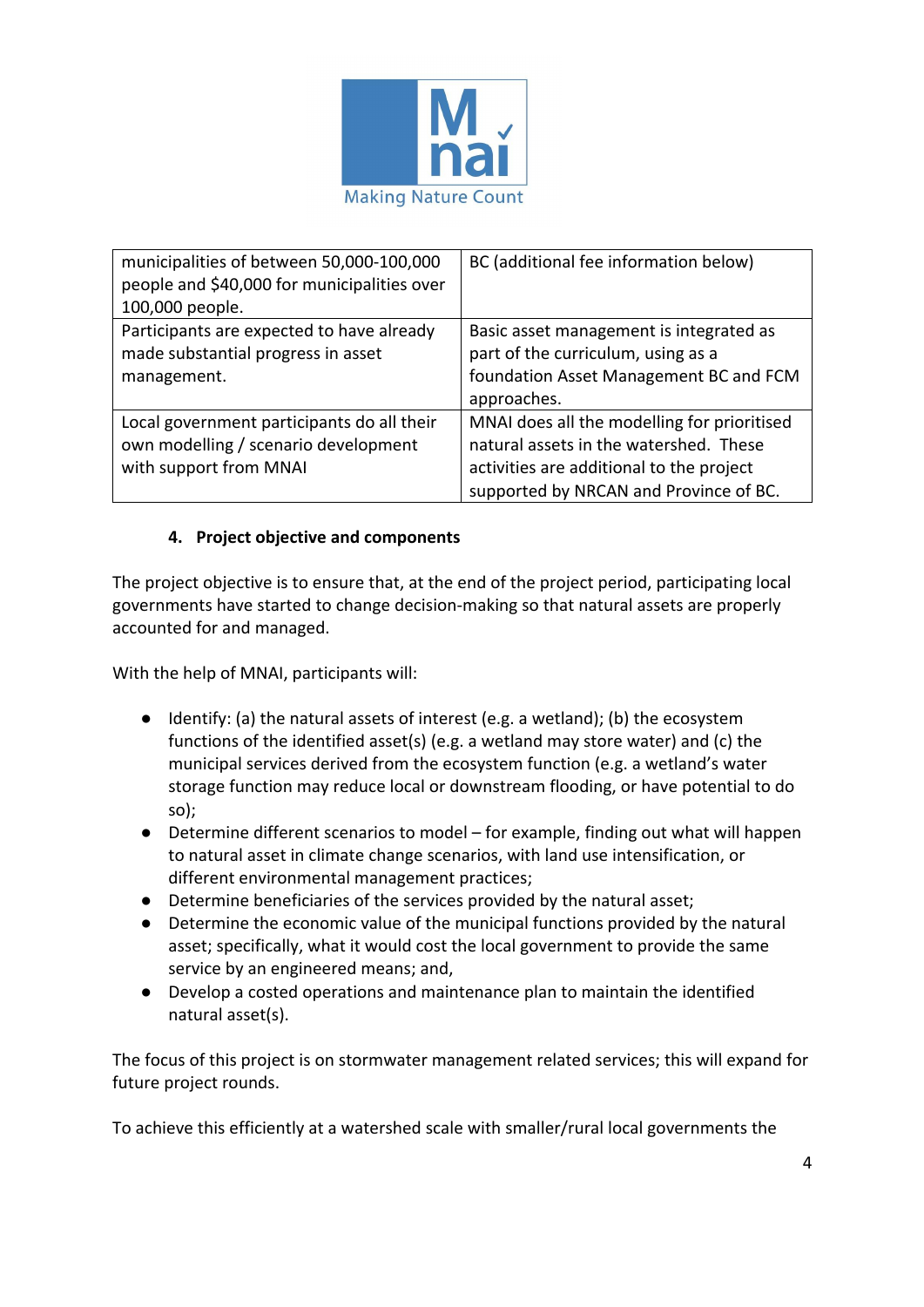

project will:

- Emphasize self-guided work through the use of templates that MNAI will develop for local governments over the course of project;
- Ensure that MNAI itself conducts the modelling and scenario development for participants.

The project will be delivered within a standard asset management framework (see Figure 1).

#### **5.** What does MNAI provide to the local government?

MNAI will support participants by providing:

- a) Project scoping support to ensure a common understanding amongst the local governments of the initiative and its objectives;
- b) Municipal natural asset management guidance package developed by MNAI, and which draws on material from the Federation of Canadian Municipalities, the Canadian Network of Asset Managers Asset Management BC and others;
- c) Detailed templates for each of the 3 phases of the asset management cycle (assess, plan, implement – see Figure 1);
- d) A research paper on infrastructure/natural asset funding programs, and plainlanguage summaries of four other research papers already prepared for MNAI; and,
- e) Three in-depth, on-site workshops, one for each asset management cycle phase, as follows:
- *Workshop 1*: introduce the asset management framework, ecosystem services and municipal natural asset management; describe how to conduct a natural asset inventory; and determine the condition and beneficiaries of natural assets as well as associated risks;
- *Workshop* 2: provide guidance on how to estimate the value of the services provided by identified natural assets, including introducing methodologies and data requirements;
- *Workshop* 3: provide guidance on: the development of operations and maintenance plans; the development of financial plans to maintain and replace the asset; and other strategies (e.g. Development Cost Charge Bylaws and Subdivision Bylaws; and private land issues) that may be considered to advance the better management, rehabilitation and restoration of identified natural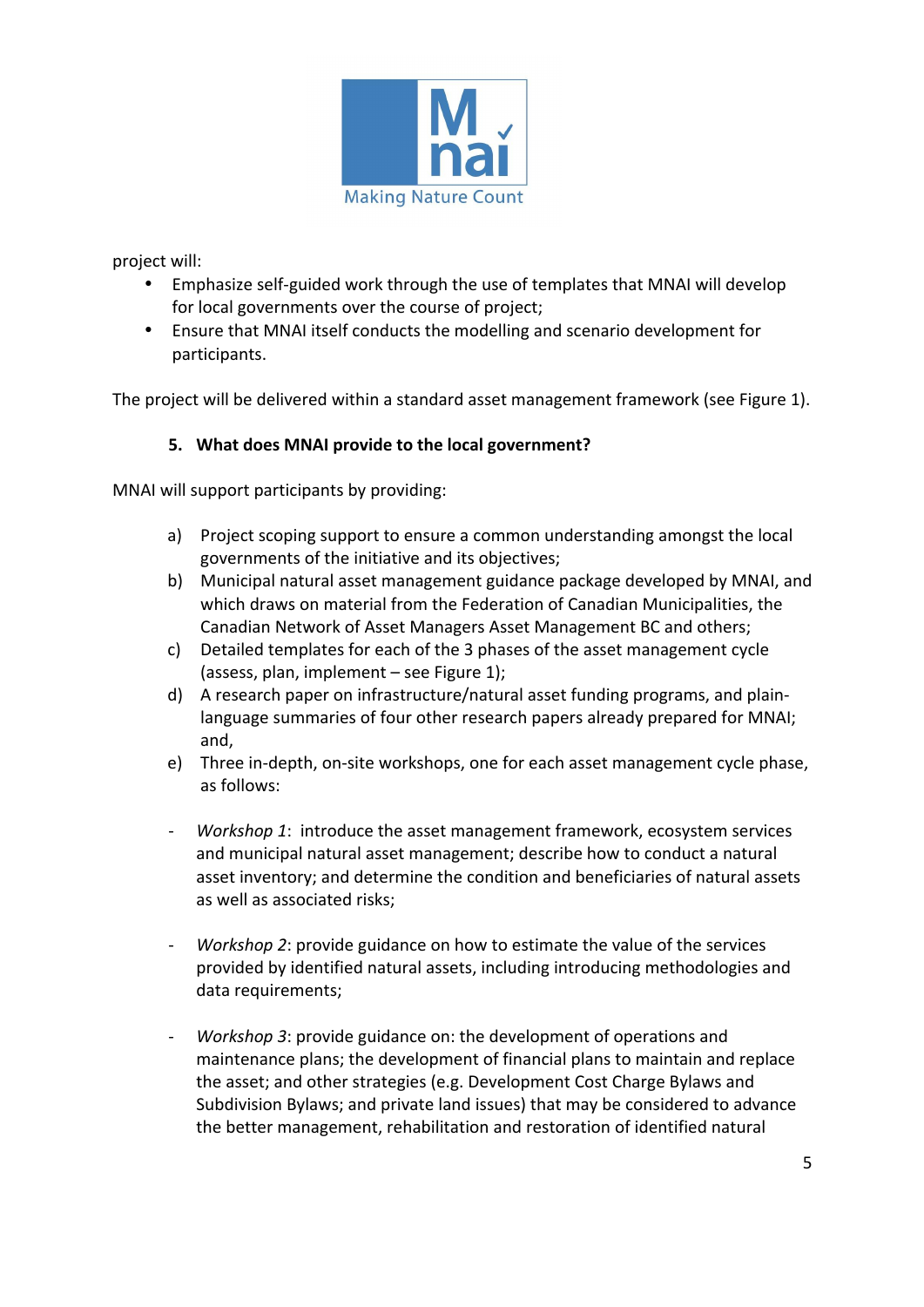

assets;

 

- f) "Help desk" technical support to municipalities over 12 months at approximately 35 hours per month across the participating municipalities. This typically involves: support for scoping data needs; support in finding data sources to enable modelling; trouble-shooting; training on modelling (e.g. EPA SWMM model); support for developing an Operations and Maintenance plan (or equivalent where private land is involved);
- $g$ ) Support to identify the natural assets of highest priority;
- h) Economic analysis to determine the value of the natural assets' services in a single watershed;
- i) Modelling for prioritised natural assets in the watershed (approximately 425 hours of modelling time will be provided assuming 7 participants)<sup>3</sup>;
- j) Project evaluation at the end of the pilot (monitoring will be conducted throughout); and,
- k) A final 15-20-page public report that summarizes the project and its findings.

# **6.** What does the local government provide as part of the project?

The project is co-developed with extensive, ongoing support from MNAI throughout. It is not, however, a consulting arrangement in which the local government hands responsibility to the MNAI team to conduct all of the work. Municipalities are expected to:

- a) Demonstrate explicit written support (letter or resolution) from participating Council and/or the Chief Administrative Officer for the project, including for allocating additional staff capacity;
- b) Demonstrate clear commitment to a structured asset management approach across the organization;
- c) Commit to supporting the identification of data sources, providing data, and working individually and to do the work required to fill in the templates;
- d) Commit to exploring changes to decision-making as a result of the project, including, for example, costed Operations and Maintenance Plans;
- e) Commit the engagement of a multi-disciplinary staff team representing relevant departments such as Finance, Public Works, Planning, Engineering, and Parks. If the community already has an asset management committee then it would be important to ensure the involvement of someone from this group;

 $3$  This work is additional but complementary to the activities funded by NRCAN/Province of BC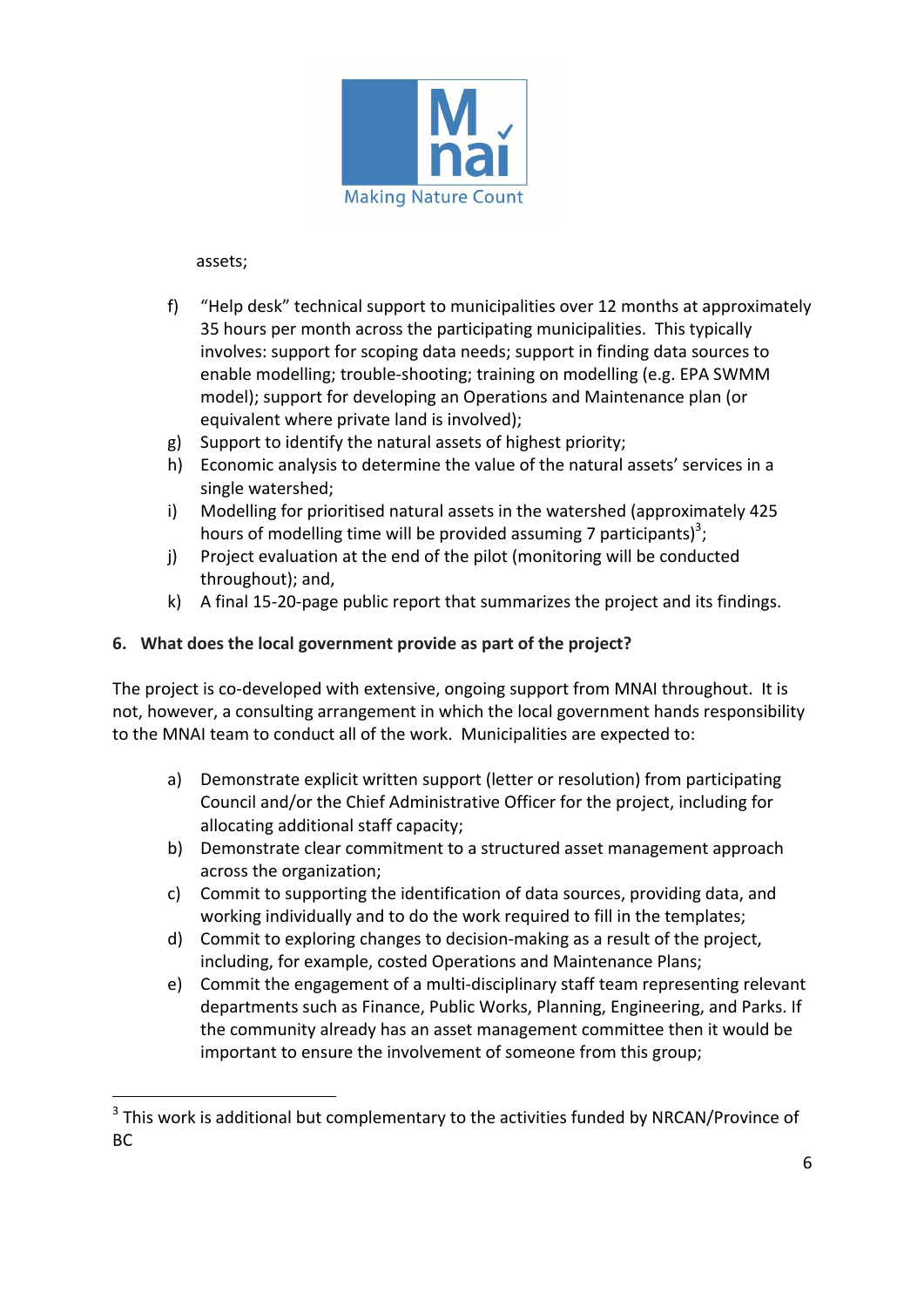

- f) Designate a project lead that will also be the primary focal point for MNAI;
- g) Commit \$15,000 per participating local government (for a total of \$105,000 if there are 7 participating local governments). This will cover modelling and other expenses additional to the activities covered by the proposal to NRCAN and Province of BC:
- h) Participate in project evaluation interviews at the close of the project; and,
- $i)$  Commit to follow up exercises at 1, 2, and 3 years after the close of the project so that MNAI can assess the long-term impacts.

# **7. Additional considerations**

- MNAI projects require incremental staff resources and thus needs to be built into workplanning; the project cannot be effectively managed "from the corner of a desk";
- Although it is not imperative, MNAI pilots are most successful when they link to other municipal priorities such as storm water management planning;
- Local governments contribute a fraction of project costs; MNAI also receives funding from a variety of sources, in particular NRCAN and the Province of BC. This means the municipal contributions are extensively leveraged;
- $\bullet$  In addition to the financial contribution noted in 6(g), municipalities should be able to provide a suitable room(s) for each launch workshop. Suitable workshop locations will be determined with participants. MNAI can contribute \$250.00 / workshop to cover refreshments.
- Local governments are expected to share publicly their experiences with MNAI. It is also recognized that local governments want a 'no surprises' approach to communications. Communication regarding project activities will be undertaken according to a communications protocol developed by MNAI.

# 8. Who is involved in the Municipal Natural Assets Initiative?

MNAI is a not-for-profit entity incorporated under the *BC Societies Act*. It was originally convened by:

- **The Town of Gibsons**, which is a leader in the integration of natural assets into asset management strategies. It brings extensive applied experience to the project that can be shared with other municipalities;
- **Smart Prosperity Institute**, a national research network and policy think tank based at the University of Ottawa, advancing practical policies and market solutions for a stronger, cleaner economy. SP brings to the project individuals with extensive research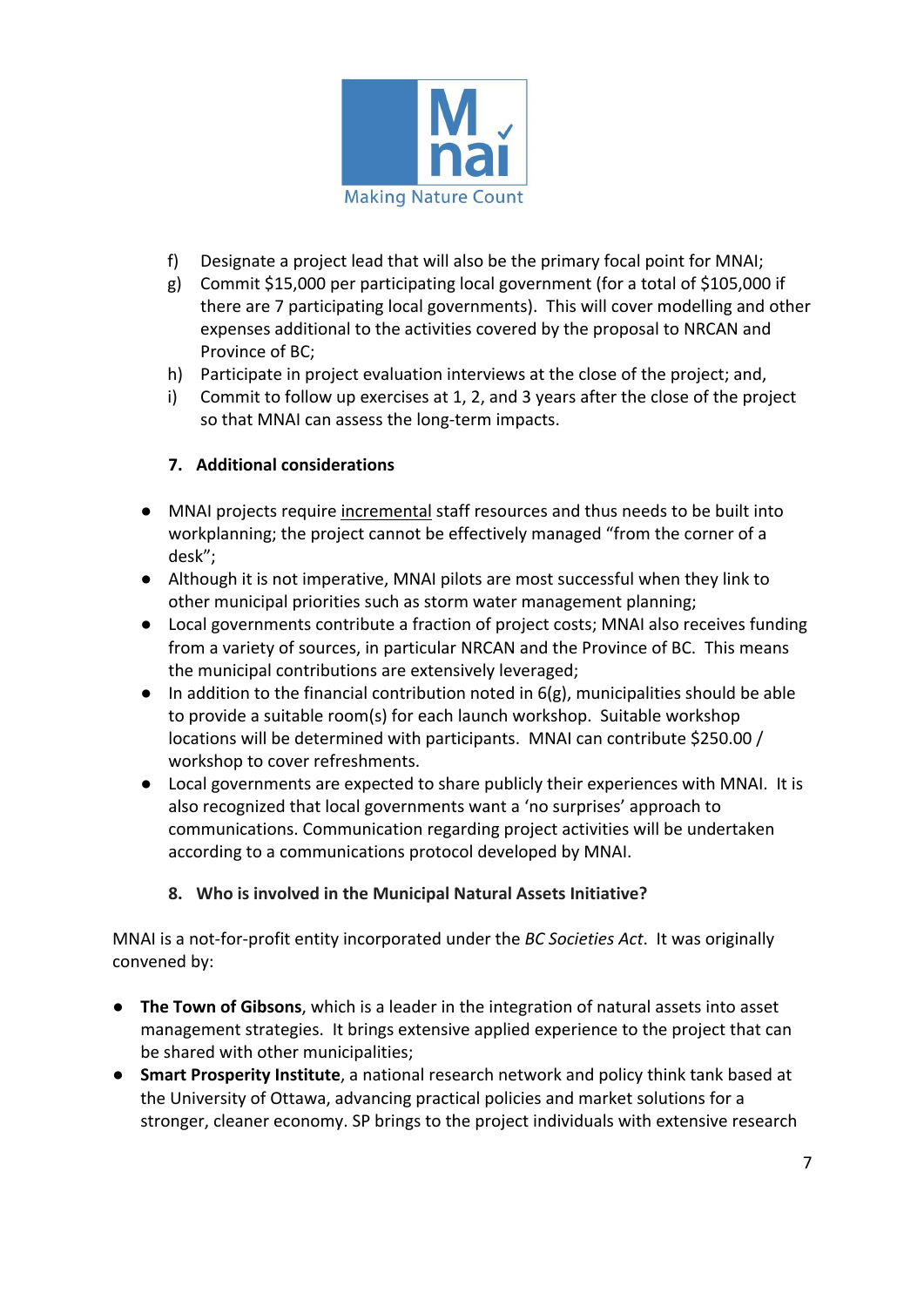

and applied experience in municipal policies and expertise in environmental pricing options at the municipal level;

- **The David Suzuki Foundation**, which works to conserve the environment and find solutions that create a sustainable Canada through science-based research, education and policy work. DSF brings to the project specific experience with the tools and methods required to measure natural assets and integrate the data into asset management strategies; and,
- **Brooke and Associates**, a BCorp-certified consulting practice that works with domestic and international clients with a focus on organizational and community sustainability and resilience.

Since inception, MNAI had received funding from:

- The Real Estate Foundation of BC
- Federation of Canadian Municipalities
- Friends of the Greenbelt Foundation (Ontario)
- The Salamander Foundation
- The Province of British Columbia Ministry of Municipalities and Housing
- Vancity Credit Union
- Tides Foundation
- The Sitka Foundation
- The Bullitt Foundation
- Natural Resources Canada

Local governments will interact primarily with the Director of MNAI, the Technical Director, and Technical Team. The technical team comprises a hydrologist, GIS specialist, modeler, water resources engineer, and economist.

Asset Management BC will be a technical partner during this project. Simon Fraser University's Adaptation to Climate Change Team (ACT) will also provide advisory support.

#### **9.** What should go in my expression of interest?

Up to 7 local governments in a single watershed (or ecologically similar region) should develop a single letter, signed by each participants CAO or equivalent, that outlines:

- a) The rationale for hosting an MNAI watershed project;
- b) The watershed, specific natural assets, services and scenarios that are of greatest interest;